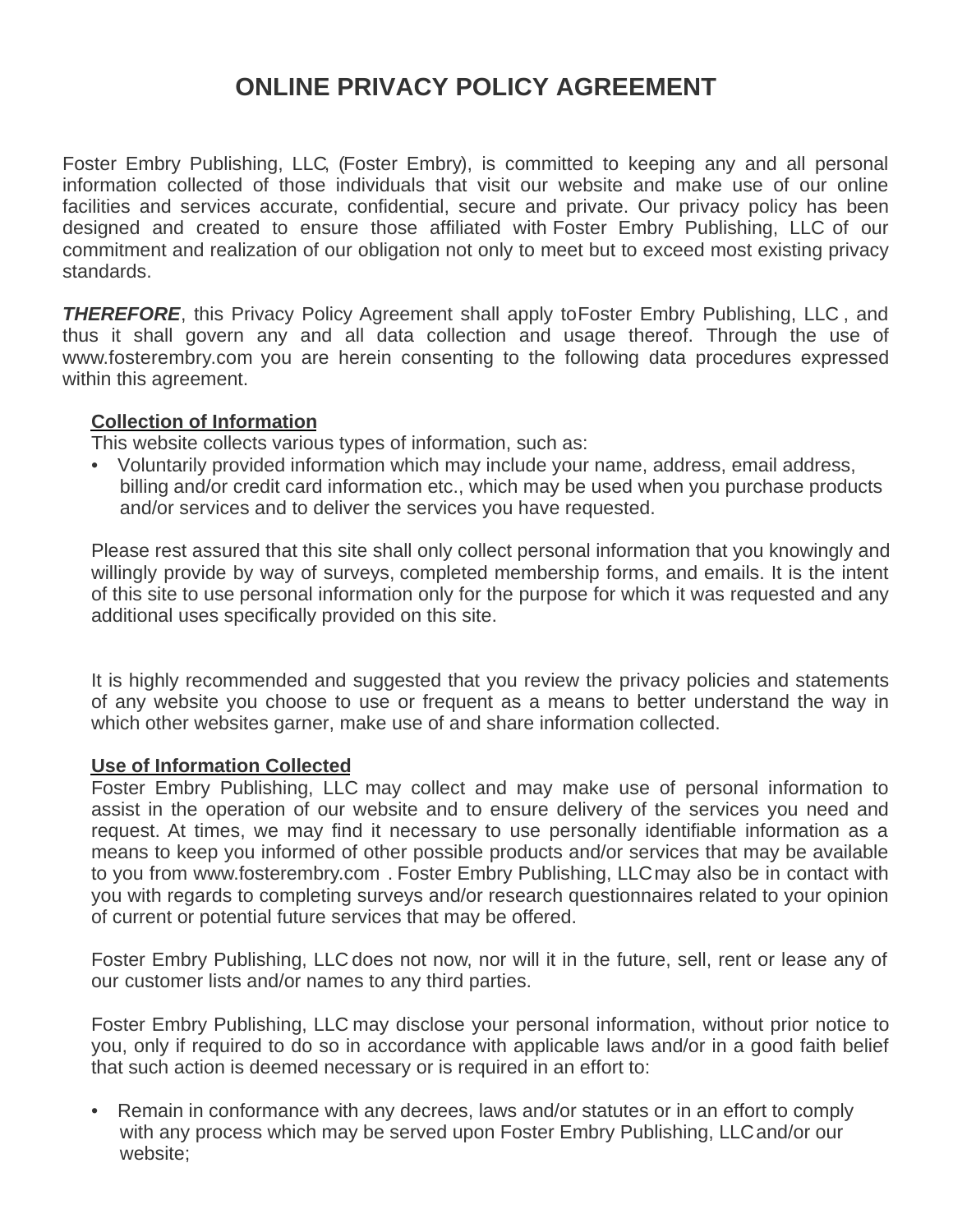- Maintain, safeguard and/or preserve all the rights and/or property of Foster Embry Publishing, LLC; and
- Perform under demanding conditions in an effort to safeguard the personal safety of users of www.fosterembry.com and/or the general public.

## **Children Under Age of 13**

Foster Embry Publishing, LLC does not knowingly collect personal identifiable information from children under the age of thirteen (13) without verifiable parental consent. If it is determined that such information has been inadvertently collected on anyone under the age of thirteen (13), we shall immediately take the necessary steps to ensure that such information is deleted from our system's database. Anyone under the age of thirteen (13) must seek and obtain parent or guardian permission to use this website.

## **Unsubscribe or Opt-Out**

All users and/or visitors to our website have the option to discontinue receiving communication from us and/or reserve the right to discontinue receiving communications by way of email or newsletters. To discontinue or unsubscribe to our website please send an email that you wish to unsubscribe to fosterembry@gmail.com. If you wish to unsubscribe or opt-out from any third party websites, you must go to that specific website to unsubscribe and/or opt-out.

#### **Links to Other Web Sites**

Our website does contain links to affiliate and other websites.Foster Embry Publishing, LLC does not claim nor accept responsibility for any privacy policies, practices and/or procedures of other such websites. Therefore, we encourage all users and visitors to be aware when they leave our website and to read the privacy statements of each and every website that collects personally identifiable information. The aforementioned Privacy Policy Agreement applies only and solely to the information collected by our website.

#### **Security**

Foster Embry Publishing, LLC shall endeavor and shall take every precaution to maintain adequate physical, procedural and technical security with respect to our offices and information storage facilities so as to prevent any loss, misuse, unauthorized access, disclosure or modification of the user's personal information under our control.

#### **Changes to Privacy Policy Agreement**

Foster Embry Publishing, LLC reserves the right to update and/or change the terms of our privacy policy, and as such we will post those change to our website homepage at www.fosterembry.com, so that our users and/or visitors are always aware of the type of information we collect, how it will be used, and under what circumstances, if any, we may disclose such information. If at any point in time Foster Embry Publishing, LLC decides to make use of any personally identifiable information on file, in a manner vastly different from that which was stated when this information was initially collected, the user or users shall be promptly notified by email. Users at that time shall have the option as to whether or not to permit the use of their information in this separate manner.

# **Acceptance of Terms**